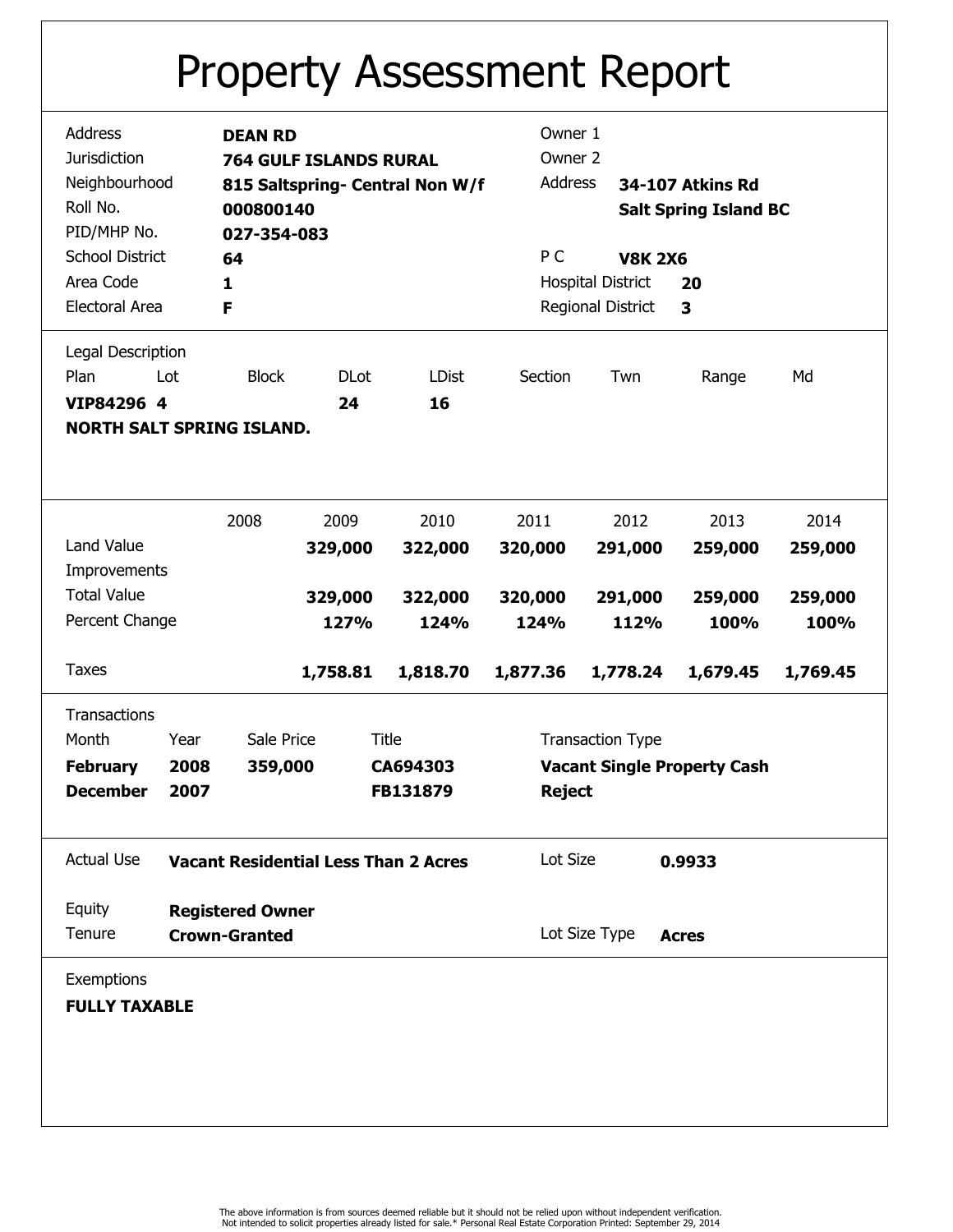## Property Assessment Report

|                     | Address                |                                                                      | 138 DEAN RD                   |             |                                               | Owner 1                  |                         |                              |          |  |
|---------------------|------------------------|----------------------------------------------------------------------|-------------------------------|-------------|-----------------------------------------------|--------------------------|-------------------------|------------------------------|----------|--|
| <b>Jurisdiction</b> |                        |                                                                      | <b>764 GULF ISLANDS RURAL</b> |             | Owner 2                                       |                          |                         |                              |          |  |
|                     | Neighbourhood          |                                                                      |                               |             | 815 Saltspring- Central Non W/f               | Address                  |                         | 138 Dean Rd                  |          |  |
|                     | Roll No.               |                                                                      |                               |             |                                               |                          |                         |                              |          |  |
|                     |                        |                                                                      | 000800110                     |             |                                               |                          |                         | <b>Salt Spring Island BC</b> |          |  |
|                     | PID/MHP No.            |                                                                      | 027-353-869                   |             |                                               |                          |                         |                              |          |  |
|                     | <b>School District</b> |                                                                      | 64                            |             |                                               | P C                      | <b>V8K 2K4</b>          |                              |          |  |
|                     | Area Code              |                                                                      | 1                             |             |                                               | <b>Hospital District</b> |                         | 20                           |          |  |
| Electoral Area      |                        | F                                                                    |                               |             |                                               | Regional District        | 3                       |                              |          |  |
|                     | Legal Description      |                                                                      |                               |             |                                               |                          |                         |                              |          |  |
|                     | Plan                   | Lot                                                                  | <b>Block</b>                  | <b>DLot</b> | <b>LDist</b>                                  | Section                  | Twn                     | Range                        | Md       |  |
|                     | VIP84296 1             |                                                                      |                               |             | 16                                            | 19                       |                         | 4E                           |          |  |
|                     |                        |                                                                      |                               |             | Portion NORTH SALT SPRING, & DISTRICT LOT 24. |                          |                         |                              |          |  |
|                     |                        |                                                                      |                               |             |                                               |                          |                         |                              |          |  |
|                     |                        |                                                                      |                               |             |                                               |                          |                         |                              |          |  |
|                     |                        |                                                                      |                               |             |                                               |                          |                         |                              |          |  |
|                     |                        |                                                                      | 2008                          | 2009        | 2010                                          | 2011                     | 2012                    | 2013                         | 2014     |  |
|                     | Land Value             |                                                                      |                               | 217,000     | 220,000                                       | 218,000                  | 190,000                 | 159,000                      | 159,000  |  |
| Improvements        |                        |                                                                      | 79,900                        | 427,000     | 371,000                                       | 372,000                  | 417,000                 | 453,000                      |          |  |
| <b>Total Value</b>  |                        |                                                                      | 296,900                       | 647,000     | 589,000                                       | 562,000                  | 576,000                 | 612,000                      |          |  |
| Percent Change      |                        |                                                                      | 49%                           | 106%        | 96%                                           | 92%                      | 94%                     | 100%                         |          |  |
|                     |                        |                                                                      |                               |             |                                               |                          |                         |                              |          |  |
|                     | <b>Taxes</b>           |                                                                      |                               | 1,602.84    | 3,492.92                                      | 3,320.68                 | 3,272.36                | 3,522.31                     | 3,930.56 |  |
|                     | <b>Transactions</b>    |                                                                      |                               |             |                                               |                          |                         |                              |          |  |
|                     | Month                  | Year                                                                 | Sale Price                    |             | <b>Title</b>                                  |                          | <b>Transaction Type</b> |                              |          |  |
| <b>November</b>     |                        | 2012                                                                 |                               |             | FB464124                                      |                          | <b>Reject</b>           |                              |          |  |
|                     | June                   | 2012                                                                 |                               |             | FB456916                                      | <b>Reject</b>            |                         |                              |          |  |
|                     |                        |                                                                      |                               |             |                                               |                          |                         |                              |          |  |
|                     | <b>June</b>            | 600,000<br><b>Improved Single Property Cash</b><br>2010<br>CA1635134 |                               |             |                                               |                          |                         |                              |          |  |
|                     | <b>Actual Use</b>      |                                                                      | <b>Single Family Dwelling</b> |             |                                               | Lot Size                 |                         | 0.9019                       |          |  |
|                     | Equity                 |                                                                      | <b>Registered Owner</b>       |             |                                               |                          |                         |                              |          |  |
|                     | Tenure                 |                                                                      |                               |             |                                               |                          | Lot Size Type           |                              |          |  |
|                     |                        |                                                                      | <b>Crown-Granted</b>          |             |                                               |                          |                         | <b>Acres</b>                 |          |  |
|                     | Exemptions             |                                                                      |                               |             |                                               |                          |                         |                              |          |  |
|                     | <b>FULLY TAXABLE</b>   |                                                                      |                               |             |                                               |                          |                         |                              |          |  |
|                     |                        |                                                                      |                               |             |                                               |                          |                         |                              |          |  |
|                     |                        |                                                                      |                               |             |                                               |                          |                         |                              |          |  |
|                     |                        |                                                                      |                               |             |                                               |                          |                         |                              |          |  |
|                     |                        |                                                                      |                               |             |                                               |                          |                         |                              |          |  |
|                     |                        |                                                                      |                               |             |                                               |                          |                         |                              |          |  |
|                     |                        |                                                                      |                               |             |                                               |                          |                         |                              |          |  |